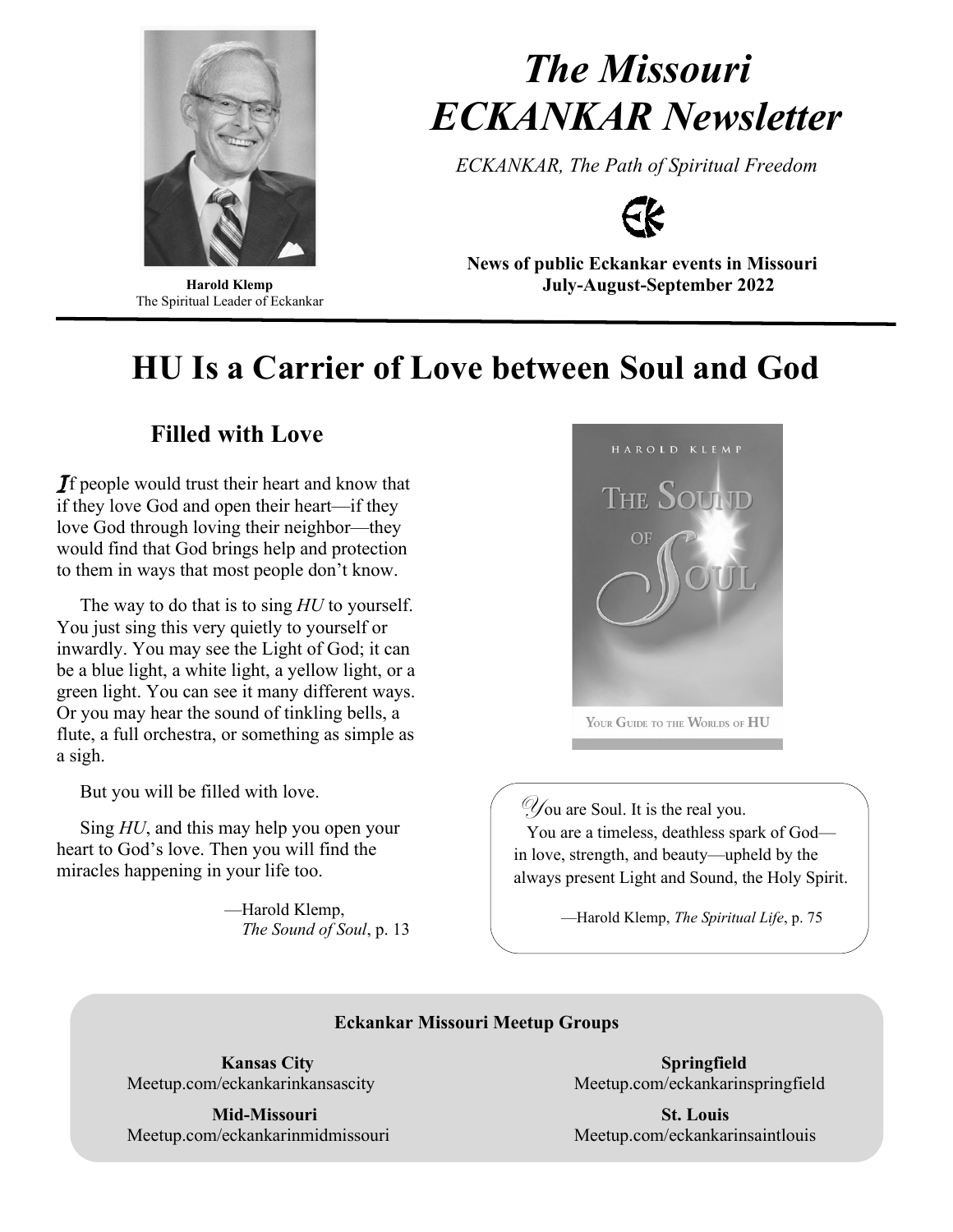# **Kansas City**

# **Kansas City ECK**

**Information Center** P.O. Box 10493 Kansas City, MO 64171-0493 **Contact:** (800) 591-0694

#### **Spiritual Discussion Spiritual Experiences—Have You Had One?**

A place to share your spiritual experiences with other like-minded people. Sunday, August 7  $11:00$  a.m.  $-12:00$  p.m. SpringHill Suites by Marriott Kansas City Northeast 4400 N. Randolph Road Kansas City, MO 64117

# **Other ECK Events**

**Eckankar Founder's Day Picnic** Sunday, September 18, 11:00 a.m. Burr Oak Woods Conservation Area 1401 NW Park Road Blue Springs, MO 64015

 All are welcome to join us as we celebrate Eckankar Founder's Day in beautiful Burr Oak Woods! We will begin with the Sound of Soul event with the picnic following. Please bring your own food, drinks, tableware, and camp chairs for you and your family.

 Follow Park Road past the Nature Center to the end of the road and join the ECK group at the picnic shelter. Call (800) 591-0694 for location and more information.

### **Eckankar Founder's Day**

September 17, an ECKANKAR holiday honoring PAUL TWITCHELL and his mission to establish the modern-day teachings of Eckankar. It is a day of gratitude and thanksgiving observed on the anniversary of Twitchell's TRANSLATION.

> —Harold Klemp, *A Cosmic Sea of Words: The ECKANKAR Lexicon,* p. 57

# **Springfield**

# **Springfield Eckankar Center**

1740 South Glenstone Suite J, Room 2, Glenstone Square Springfield, MO 65804-1514 **Mailing address:**  Springfield Eckankar Center P.O. Box 3811 Springfield, MO 65804-3811 **Contact:** (800) 591-0694

#### **All events are held in-person at the Eckankar Center unless noted.**

### **Sri Harold's Video & Discussions**

Fourth Sunday of each month 11:00 a.m. – 12:00 p.m.

July 24

**An Excerpt from** "**A Few Good Lessons"**

August 28 **An Excerpt from "All for Love"**

September 25 **An Excerpt from "It's a Good Life"**

### **Spiritual Discussions**

Third Wednesday of each month  $7:00 - 8:00$  p.m. Library Center 4653 South Campbell Avenue Springfield, MO 65810-1723

July 20

**Dreams: Your Personal Gift from God**

August 17 **Have You Lived Before?**

September 21 **Spiritual Help with Health and Healing**

### **Book Discussion**

*The Call of Soul* July – September 2022 Second Tuesday of each month July 12, August 9, and September 13 6:00 – 7:00 p.m.

www.Eckankar–Missouri.org

### **Other ECK Events Spiritual Experiences—Have You**

**Had One?** Wednesday, August 24 10:30 a.m. – 1:30 p.m. Missouri State University Sample Springfield, North Mall, outside Plaster Union 901 South National PSU 127 Springfield, MO 65801

### **Eckankar Founder's Day Picnic**

Sunday, September 18, 11:00 All are welcome as we celebrate Eckankar Founder's Day, starting with the Sound of Soul event. Bring your own food, drinks, and tableware. Call (800) 591-0694 for location and more information.



# **An Evening of Spiritual Exploration for Guests**

### **Discover Spiritual Answers: Past Lives, Dreams and Soul Travel**

Friday, August 19 5:30 - 7:30 p.m.

The Library Center Community Room B 4653 South Campbell Avenue Springfield, MO 65810

This inspiring, free evening of spiritual discovery will include uplifting stories, an opportunity to share spiritual insights in small groups, and an interactive creative art activity.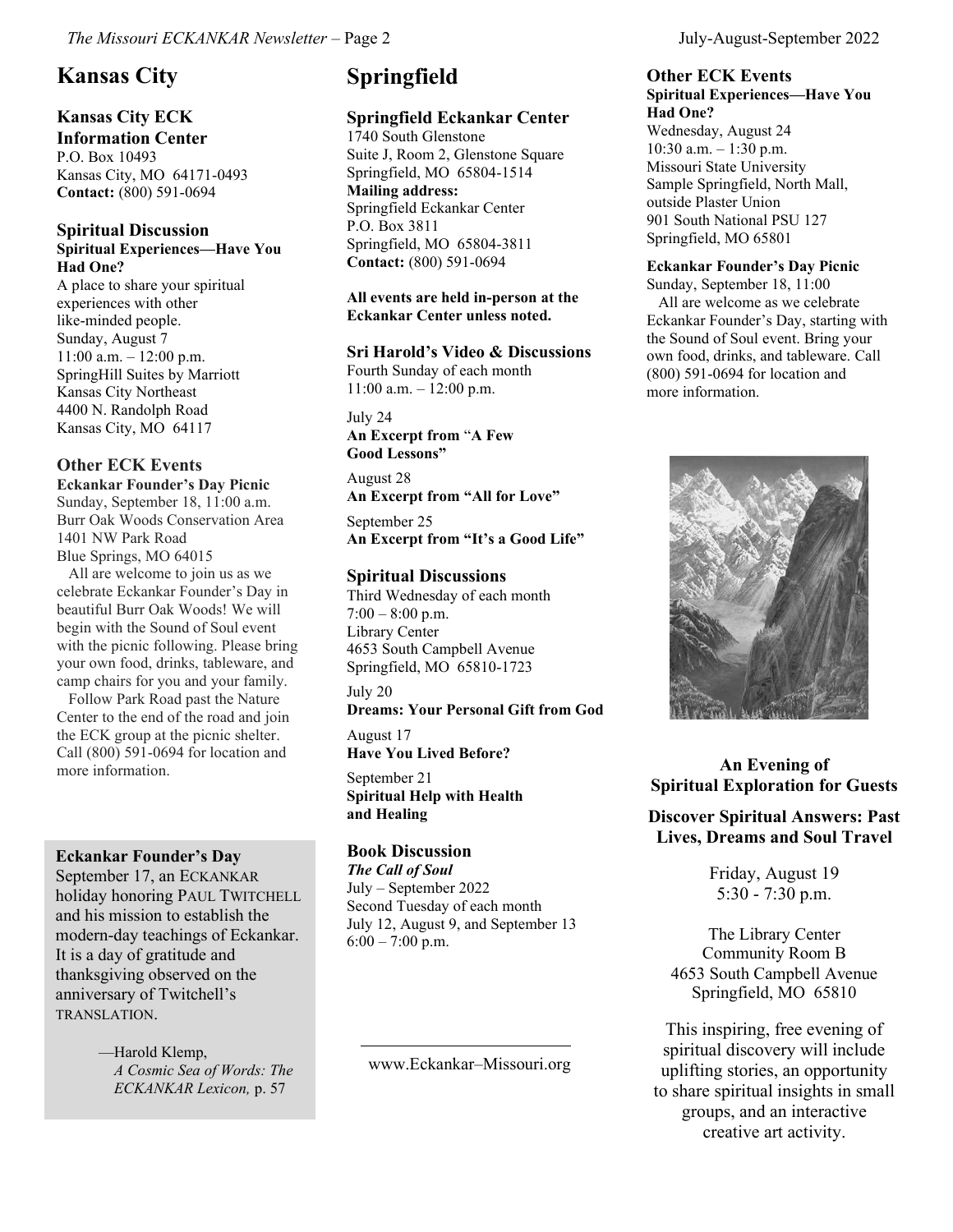# **Mid-Missouri**

**Jefferson City/Columbia/Rolla Contact:** (800) 591-0694

### **Experience the Sound of Soul**

Sunday, August 7 11:00 a.m. – 12:00 p.m. Best Western Plus Capital Inn Tuscany Room 1937 Christy Drive Jefferson City, MO 65101

#### **Guest Chats Divine Guidance Gifts of Intuition, Dreams, Nudges, and Signs**

Third Wednesday of each month July 20, August 17, and September 21 11:00 a.m. – 12:00 p.m. Yanis Coffee Zone 130 East High Street Jefferson City, MO 65101

### **Other ECK Events**

**Discover Spiritual Answers: Past Lives, Dreams, and Soul Travel**

Saturday, September 24  $1:00 - 3:00$  p.m. Best Western Plus Capital Inn Tuscany Room 1937 Christy Drive Jefferson City, MO 65101

### **Eckankar Founder's Day Picnic**

Sunday, September 18, 12:00 p.m. Ashland City Park 399 N. College Street Ashland, MO 65010

 All are welcome to join us as we celebrate Eckankar Founder's Day. We will begin with the Sound of Soul event, followed by a potluck lunch. Look for the blue balloons to find our pavilion. Call (800) 591-0694 for more information.



# **St. Louis**

### **St. Louis Eckankar Center**

9958 Lin Ferry Drive St. Louis, MO 63123 **Mailing Address:** P.O. Box 16877 Clayton, MO 63105 **Contact:** (800) 591-0694 **Open**: First and Third Fridays of each month  $6:30 - 8:00$  p.m.

#### **All events are held in-person at the Eckankar Center unless noted.**

# **Experience the Sound of Soul**

Third Sunday of each month July 17 and August 21 **Note:** The September Sound of Soul event will be held at the Eckankar Founder's Day Picnic on September 11. 11:00 a.m. – 12:00 p.m.

### **ECK Light and Sound Services**

11:00 a.m. – 12:00 p.m. Sunday, August 7 **Soul's Search for Freedom**

Sunday, September 4 **ECK Wisdom on Life after Death: What Happens When We Die?**

### **Roundtable Discussions**

Fourth Sunday of each month 11:00 a.m. – 12:00 p.m.

July 24 **Exploring the Secrets of Divine Creativity** 

August 28 **Give Thanks for Every Gift: A Key to ECK Mastership**

September 25 **Going beyond the Mind—Living in Soul Consciousness**

**Other ECK Events Guest Chats Why Do We Dream? ECK Wisdom on Dreams** Fourth Wednesday of each month July 27, August 24, and September 28  $1:30 - 2:30$  p.m. St. Louis Bread Co. 9920 Kennerly Road St. Louis, MO 63128

#### **Guest Chats Discover Spiritual Truth: Past Lives, Dreams, and Soul Travel**

First and Third Fridays of each month July 1 and 15, August 5 and 19, and on September 2 and 16  $6:30 - 7:30$  p.m.

#### **Eckankar Founder's Day Picnic**

Sunday, September 11, 11:00 a.m. Bohrer Park 5705 South Lindbergh St. Louis, MO 63123

 All are welcome as we celebrate Eckankar Founder's Day. We will begin with the Sound of Soul event, followed by a social gathering and potluck.

 The park entrance is off Lindbergh on Bohrer Park Road, directly across from Lin Ferry Road where the St. Louis Eckankar Center is located. For more information, call (800) 591-0694.

# **Statewide ECK Events on Zoom**

You must **RSVP** to obtain a Zoom link and may attend by computer or phone. Send your name, email address, and the name of the event you wish to attend to **Zevents@Eckankar-Missouri.org**  or call 800-591-0694 and leave a message about the event you are interested in.

### **ECK Light and Sound Service Follow the Sacred Path to God** Sunday, July 3 11:00 a.m. – 12:00 p.m.

**Spiritual Discussion Divine Guidance Gifts of Intuition, Dreams, Nudges, and Signs** Thursday, August 4 7:00 – 8:00 p.m.

**Advanced Spiritual Study** *The Easy Way Class* Began April 12 Second Tuesday of each month  $7:00 - 8:00$  p.m.

*The Missouri ECKANKAR Newsletter* is a quarterly publication of the Missouri Satsang Society, Inc., A Chartered Affiliate of ECKANKAR. The opinions expressed in this newsletter are those of the writers and not necessarily those of ECKANKAR or the Mahanta, the Living ECK Master, Sri Harold Klemp. Copyright © 2022 ECKANKAR. All rights reserved. The terms ECKANKAR, ECK, EK, MAHANTA, SOUL TRAVEL, and VAIRAGI, among others, are trademarks of ECKANKAR, P.O. Box 2000, Chanhassen, MN 55317-2000 U.S.A.